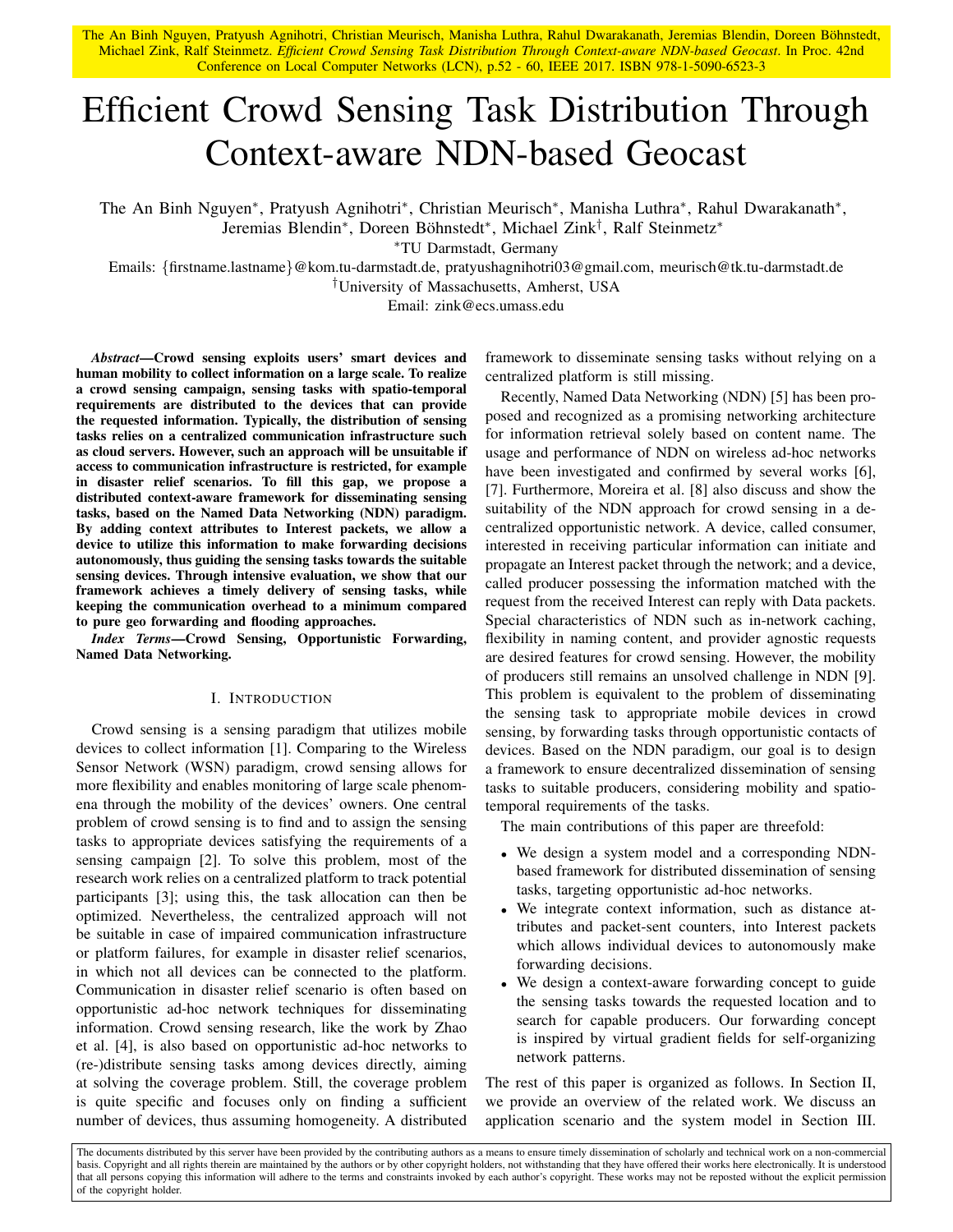Our context-aware NDN forwarding concept is described in Section IV. Section V presents the results of the evaluation. Conclusion and several possible research directions for future work are presented in Section VI.

# II. RELATED WORK

In this section, we review related work from two relevant research disciplines—opportunistic networks and NDN wireless ad-hoc networks.

## *A. Opportunistic Networks*

With the proliferation of mobile devices and location based services, research on methods to disseminate information to geographical area—geocast for opportunistic networks has gained attention. GSAF [10] uses a set of coordinates to define a cast. Messages contained by nodes moving far away from cast region will be discarded if the buffer of such nodes are full or when the message life time expires. Tuncay et al. [11] use profile-cast to recruit mobile nodes with a target profile for opportunistic sensing. Sensing tasks are distributed to nodes, that satisfy part of the profile, i.e, nodes do not necessarily have visited all requested locations. Geoopp [12] leverages the regularity in mobility pattern of humans to choose the nodes with best chance to move closer to the destination. These are nodes with their predicted future locations near the intended region. Geospray [13] is designed for vehicular delay-tolerant networks. Geospray utilizes both multiple-copies and singlecopy opportunistic forwarding. It first injects several copies of the message in order to spread the message over several paths; these messages will then be forwarded with only one copy towards the destination. Another scheme called approach and roam is proposed by Cao et al. [14]. Based on information of historical locations, this scheme estimates the ranges of mobile nodes and replicates messages only within this range. However compare to our approach, none of these aforementioned works deals directly with the unavailability of capable mobile nodes at requested geographical locations.

# *B. Named Data Networks*

Recently, NDN has been studied on multihop wireless ad hoc networks, such as MANET, VANET. For information retrieval in such contexts, Interest packets are broadcast, which results in *broadcast storm* problem. Amadeo et al. [7], [15] propose a set of defer timers to minimize congestion. Geographical forwarding is not considered in these works. Deng et al. [16] consider two types of Interest, i.e., locationdependent and location-independent for forwarding in VANET. Nevertheless, the authors only consider a static producer in case of location-dependent forwarding, such as gas stations; while in our work, we specifically target mobile producers. NDN-Q [17] is an NDN based query dissemination for vehicular networks, that exploits static Road Size Units to disseminate Interest to cars. Even though, NDN-Q architecture is comparable to our system model, NDN-Q relies only on pure broadcast. On the contrary, our forwarding approach is designed for geographical forwarding and is able reduce the



Fig. 1: NDN-based System Model and Two Phases Forwarding Approach

overhead generated by pure broadcast remarkably. Similar to our approach, Kuai et al. [18] also aim to utilize opportunistic forwarding techniques in NDN for VANET. Their approach relies on a special beacon broadcast by neighbors to make forwarding decision, whereas in our approach we leverage only context attributes extracted from Interest packets. CODIE [19] focuses on data delivery for mobile consumer in vehicular NDN. The authors include hop count in Interest packet and a *data dissemination limit* in Data packet, that allows to control flooding of Data packet. Since our main target is to ensure the forwarding of Interest packets as request to mobile producers and the main target of CODIE is to deliver Data packets as reply to mobile consumers, CODIE is complementary to our work. Rehman et al. [20] include distance information from Consumer to an Interest packet and check on an energy threshold on each node to decide on forwarding. In comparison, our work provides a more holistic view by utilizing both local and distributed context attributes for forwarding decision.

## III. APPLICATION SCENARIO AND SYSTEM MODEL

In this section, we first discuss the application for crowd sensing using a disaster relief scenario; this application scenario is representative for the challenges and the requirements of a distributed crowd sensing framework. Second, we elaborate on the assumptions we make for designing NDN-based crowd sensing, by targeting decentralized ad-hoc networks. Third, we introduce the system model designed according to the assumptions and the application scenario.

# *A. Application Scenario*

A disaster relief scenario is a typical example for crowd sensing application. Sensing tasks, such as heat map generation, are distributed to participants to collect situational information. The situational information is useful for planning relief operations, such as to identify and to verify hot spots for planning and delegating relief workers, efficiently. Still, access to communication infrastructure might be restricted in a disaster situation. Consequently, the distribution of sensing tasks cannot be completed centrally. Devices in isolated areas can still exchange information through opportunistic ad-hoc networks. Moreover, based on *store, carry and forward* via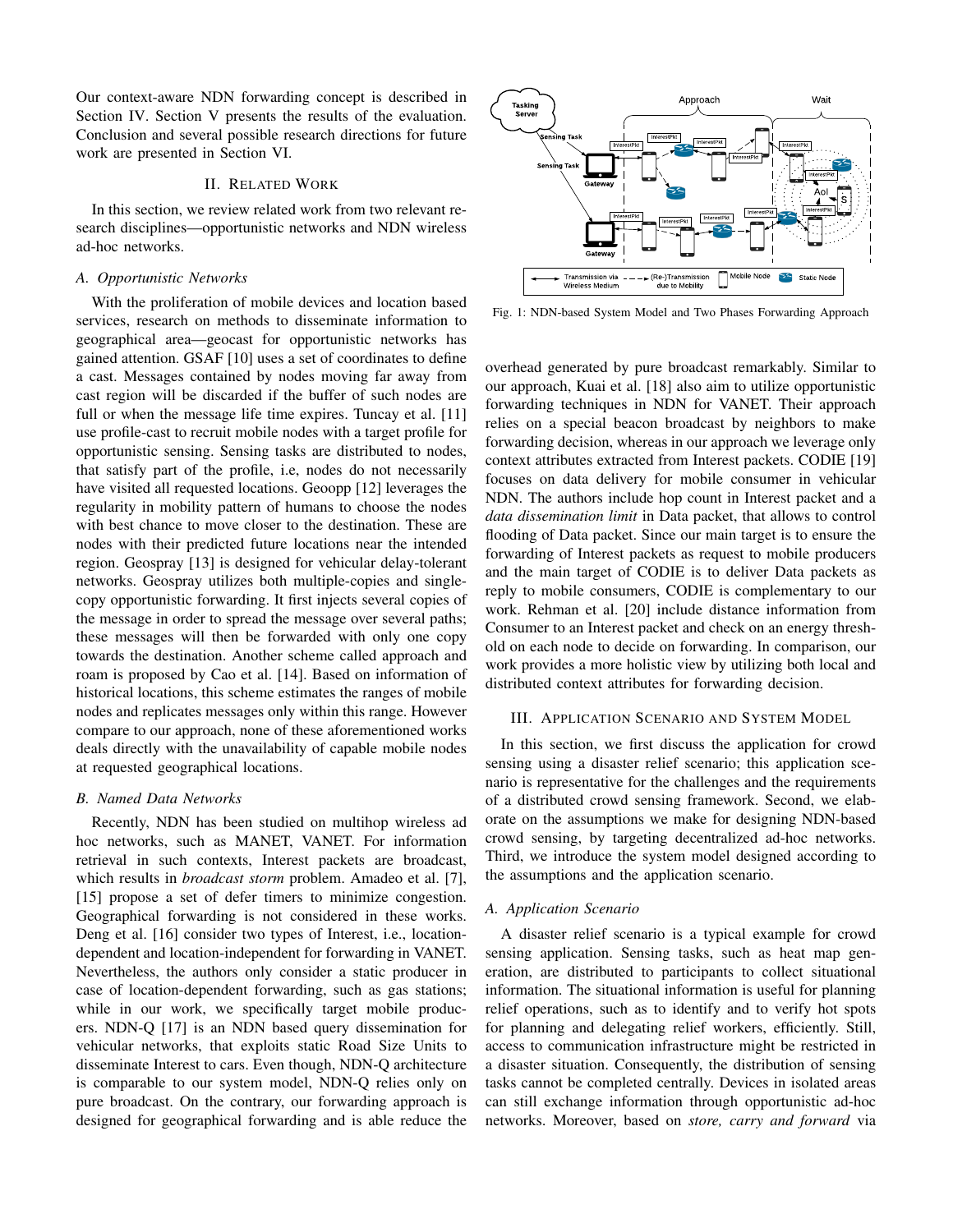opportunistic contacts, mobile devices can disseminate information to distant areas even though an end-to-end connection might not exist. As shown in [21], several devices belonging to relief workers may still have a connection to a head-quarter and can act as a gateway to inject sensing tasks into an isolated area. Thus, the first objective is to exploit devices' mobility to bring the sensing tasks injected through the gateway towards the *area of interest* (henceforth, AoI). Furthermore, due to heterogeneity and mobility of the devices, the availability of a capable device for a sensing task cannot be ensured. As a consequence, the second objective is to search for the capable devices that can perform the sensing tasks. In doing so, the requirements of the sensing tasks need to be satisfied.

## *B. Assumptions*

Based on the discussion of the above application scenario, we make the following assumptions:

- Decentralized ad-hoc networks: In this paper, we focus on the distribution of the sensing tasks through a decentralized ad-hoc network. The tasks can be injected into the ad-hoc network through gateway devices. We assume, that the sensing tasks are not injected to the area of interest directly. Furthermore, we assume that the gateway devices are static, since the problem of mobile consumers can be addressed by reissuing the same request [9].
- Heterogeneity: Due to various devices, there are different types of sensors available on participating nodes. Not all participating devices in the network are capable of performing the requested sensing tasks. We assume that only a subset of nodes act as information producers, which can provide Data to the requested Interest.
- Collaboration: Selfish behaviour of participating devices is beyond the scope of this paper. We assume that the nodes that fulfill the requirements of the sensing tasks are willing to participate in forwarding and to provide information.
- Location-aware: We assume that each device can determine its current location, e.g., through GPS.

# *C. System Model*

The overview of our proposed system model is illustrated in Figure 1. Our system model consists of a tasking server, gateway devices, and NDN based ad-hoc networks. The tasking server first distributes the sensing tasks with specific requirements to gateway devices nearest to the AoI. The gateway devices have two functions—they act as client to receive tasks from the tasking server and as NDN information consumers to initiate Interest requests. Due to this reason, these devices take care of transforming the sensing task into an Interest packet and propagating this Interest packet into NDN based ad-hoc networks. The forwarder devices of the NDN ad-hoc networks can be either static or mobile, such that the mobility of the devices can be exploited to bring forward the Interest packet nearer to the AoI. Wireless Adhoc WiFi is used for communication between devices. In the illustration, we show two phases for the system model, i.e.,



Fig. 2: Combination of Spread and Attract Gradient Fields for Sensing Tasks Dissemination

the approach phase and the wait phase. The approach phase corresponds to the objective of forwarding Interest packets closer to the requested AoI. The wait phase is designed to combat the mobility problem of NDN producers. The idea of the wait phase is to *bind* Interest packets geographically, waiting for capable producers that can provide the requested information.

# IV. NDN BASED CROWD SENSING

In this section, we give a detailed overview of our tasking framework for crowd sensing. First, we introduce the structure of the application naming scheme and the Interest packets. Second, we describe our approach for context-aware Interest forwarding. Third, we elaborate on the overall workflow to retrieve information by our framework.

# *A. Structure of Application Naming Scheme and Interest Packet*

As introduced in Section III, our system model relies on gateways to transform the sensing tasks with their specific requirements into a NDN Interest packet. Wang et al. [2] summarize and discuss different dimensions for crowd sensing task's requirements. According to them, a sensing task is characterized by 5 main dimensions—*what to measure, where to measure, when to measure, who to measure, and how to measure*. Based on this observation, we decide on the naming scheme for our NDN based crowd sensing tasking framework as follows: */CrowdSensing/*<*geographical information*>*/*<*sensor type*>*/*<*time*>. <*Geographical information*> contains information about the AoI, (i.e., longitude, latitude and its corresponding radius  $R_{AoI}$ ), in which the sensing tasks have to be performed. We use the representation as introduced by Pesavento et al. [22] to encode the <*geographical information*> in our naming scheme. The authors propose to use Cantor pairing function [23] to encode a pair of coordinates (longitude, latitude) into a sequence of natural numbers. Adapting this representation into our naming scheme allows a sensing task to be matched efficiently against in-network cached data with regard to the geographical requirement. <*Sensor type*> indicates which type of information is being requested. Requested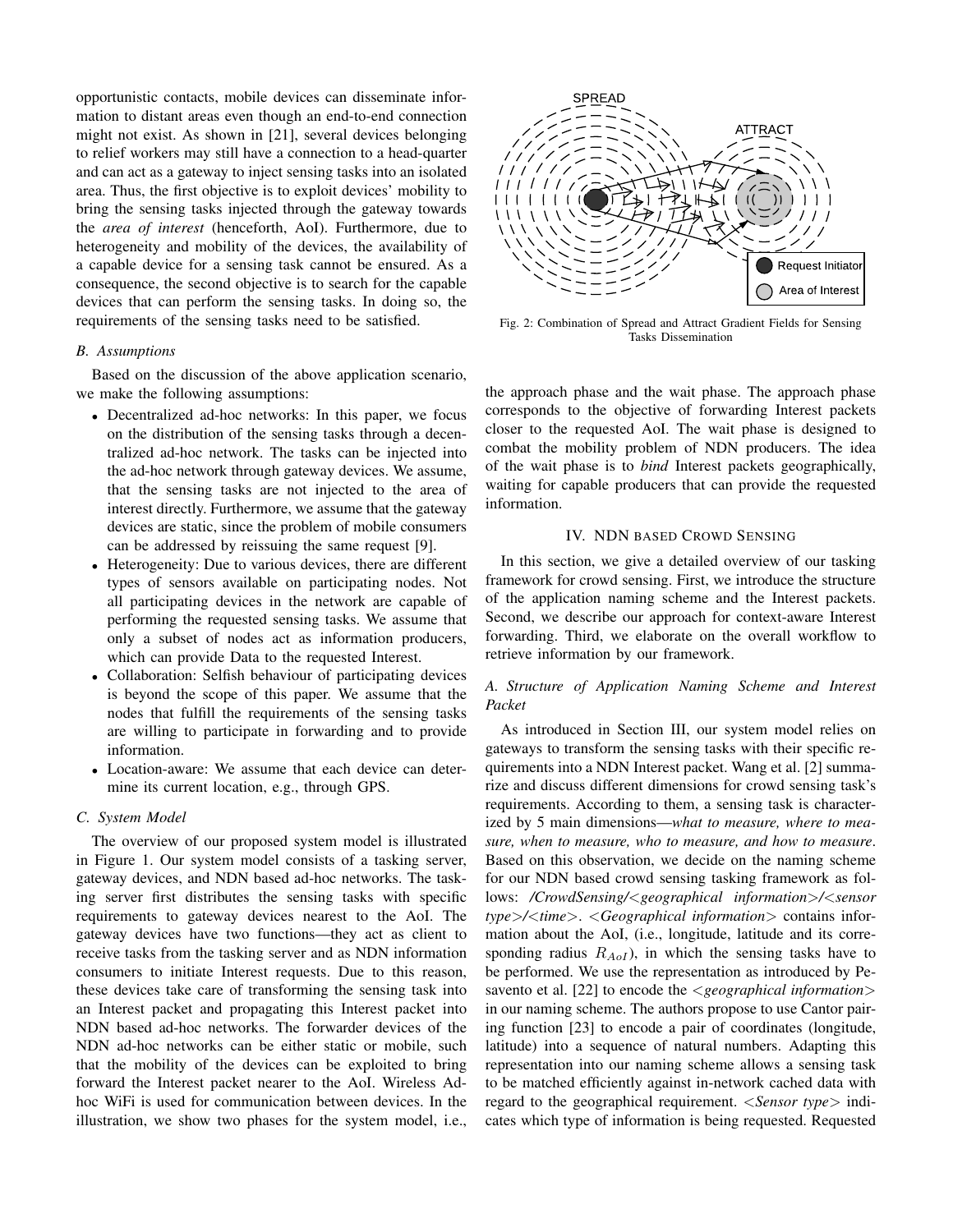

Fig. 3: Default Data packet and modified Interest packet with 3 additional fields, illustrated in white (default fields are adapted from [5])

information might require the availability of a special sensor type on the sensing devices. <*Time*> indicates time related requirements, e.g., when to perform sensing (scheduling) or how often to perform sensing (frequency). The proposed naming scheme covers all dimensions required for crowd sensing and allows the NDN capable nodes to act according to the requirements.

In general, an NDN network facilitates information retrieval by propagating an Interest packet through Faces defined in the Forwarding Information Base (FIB) table [5]. However, in decentralized opportunistic ad-hoc networks, the topology of the network is unstable due to the mobility of nodes. An end-to-end path among nodes may not exist. Therefore, propagating Interest packets based on the FIB table is not possible for this type of network. Consequently, each Interest packet has to be (re-)broadcast [18]. This results in an uncoordinated forwarding at each intermediate node. To alleviate this problem, we include context attributes of the current node into each Interest packet before broadcasting. Upon receiving an Interest packet, each node extracts the embedded context information, which is used to adapt current forwarding behavior. For our forwarding concept, we include distance of the current node to the requested AoI, maximum distance to the requested AoI from the gateway devices (as static consumers), and the number of Interest packets broadcast by the current node (cf. Figure 3). These three attributes will be used together with local attributes of the node (i.e., residual energy, speed and moving direction) to make forwarding decisions autonomously. Details on how these attributes are used, will be discussed in the next subsection.

# *B. Context-aware two-phases Forwarding*

Our forwarding concept is inspired by self-organizing design patterns for distributed coordination among autonomous agents [24]. The basic idea is to utilize a virtual gradient field that will guide the Interest packet to capable mobile producers within the AoI. The gradient field used in this paper is illustrated in Figure 2. We combine two gradient fields—a *spread* field which aims to spread and push Interest packet first far away from the request initiator; and an *attract* field which aims to attract the Interest that comes nearer to the AoI. Such **Algorithm 1** Interest Processing at Intermediate Node  $N_i$ during Approach Phase with Buffer Zone Radius  $R_{BZ}$ 

```
1: Receive InterestPkt
```
- 2:  $(d_{N_p \to \dots} d_{c \to \dots} b_p) \leftarrow readContext(InterestPkt)$
- 3:  $d_{N_i} \to \leftarrow d(N_i, AoI)$
- 4:  $\frac{dN_i}{md} \leftarrow N'_i s$  current moving direction
- 5:  $s_i \leftarrow N_i's$  current speed
- 6:  $e_i \leftarrow N_i's$  current energy
- 7:  $b_i \leftarrow N_i's$  total broadcast packets
- 8:  $d_{max} \leftarrow max(d_{c\rightarrow})$
- 9: if (matched Data found in Content Store) then
- 10:  $DT_{data} \leftarrow Time_{DeferSlot} * (\frac{d_{N_i \rightarrow}}{d_{max}} + T_{Random})$
- 11: Schedule to broadcast Data after  $DT_{data}$

```
12: else
```
- 13: **if**  $(d_{N_i \to \text{A}_{N_p \to \text{A}})$  and  $(\angle (\overrightarrow{md}, \overrightarrow{N_i}) < \angle_{threshold})$  and  $(e_i > e_{threshold})$  and  $(s_i = 0$  or  $s_i > s_{threshold})$  then 14:  $isForwarder \leftarrow TRUE$
- 15: end if
	-
- 16: **if**  $(\neg$  is Forwarder) then

```
17: Drop Interest
```
18: end if

- 19: **if** (  $d_{N_i \rightarrow} > R_{BZ}$ ) then
- 20: **if** (Interest  $\leftarrow$  Find(PIT)) then

| 21: | Discard Interest                                                     |  |
|-----|----------------------------------------------------------------------|--|
| 22: | Increase Interest's lifetime and update PIT                          |  |
| 23: | else                                                                 |  |
| 24: | Add $(d_{N_i}\rightarrow, d_{max}, b_i)$ to Interest                 |  |
| 25: | Insert Interest to PIT                                               |  |
| 26: | $DT_{Int} \leftarrow Time_{DeferSlot} * (T_d + T_e + T_s + T_{md} +$ |  |
|     | $T_{Random}$ {cf. Equation 2 for details}                            |  |
| 27: | <b>if</b> $b_i$ < median( $b_p$ ) <b>then</b>                        |  |
| 28: | $DT_{Int} \leftarrow DT_{Int} * \frac{b_i}{median(b_n)}$             |  |
| 29: | end if                                                               |  |
| 30: | Schedule to broadcast Interest after $DT_{Int}$                      |  |
| 31: | end if                                                               |  |
| 32: | else                                                                 |  |
| 33: | Process Interest according to Wait Phase                             |  |
| 34: | end if                                                               |  |

35: end if

combination results in a direction flow towards the AoI that the Interest packets will follow. Accordingly, our forwarding approach comprises two phases, i.e., the *approach phase* and the *wait phase*. The *spread* field is applied for the *approach phase*, while the *attract* field is applied for the *wait phase*.

The wait phase is characterized by a buffer zone with the requested AoI being the center and a buffer zone radius  $R_{BZ}$ , where  $R_{BZ} \geq R_{AoI}$  since we want to increase the chance of reaching a mobile producer within the AoI. (In Figure 2, the buffer zone corresponds to the outermost circle of the *Attract* field). Respectively, a node located outside the buffer zone is in *approach phase*. As soon as a node enters the buffer zone, its phase will be switched to the *wait phase*. Finding the optimal size of  $R_{BZ}$  for our forwarding concept proves to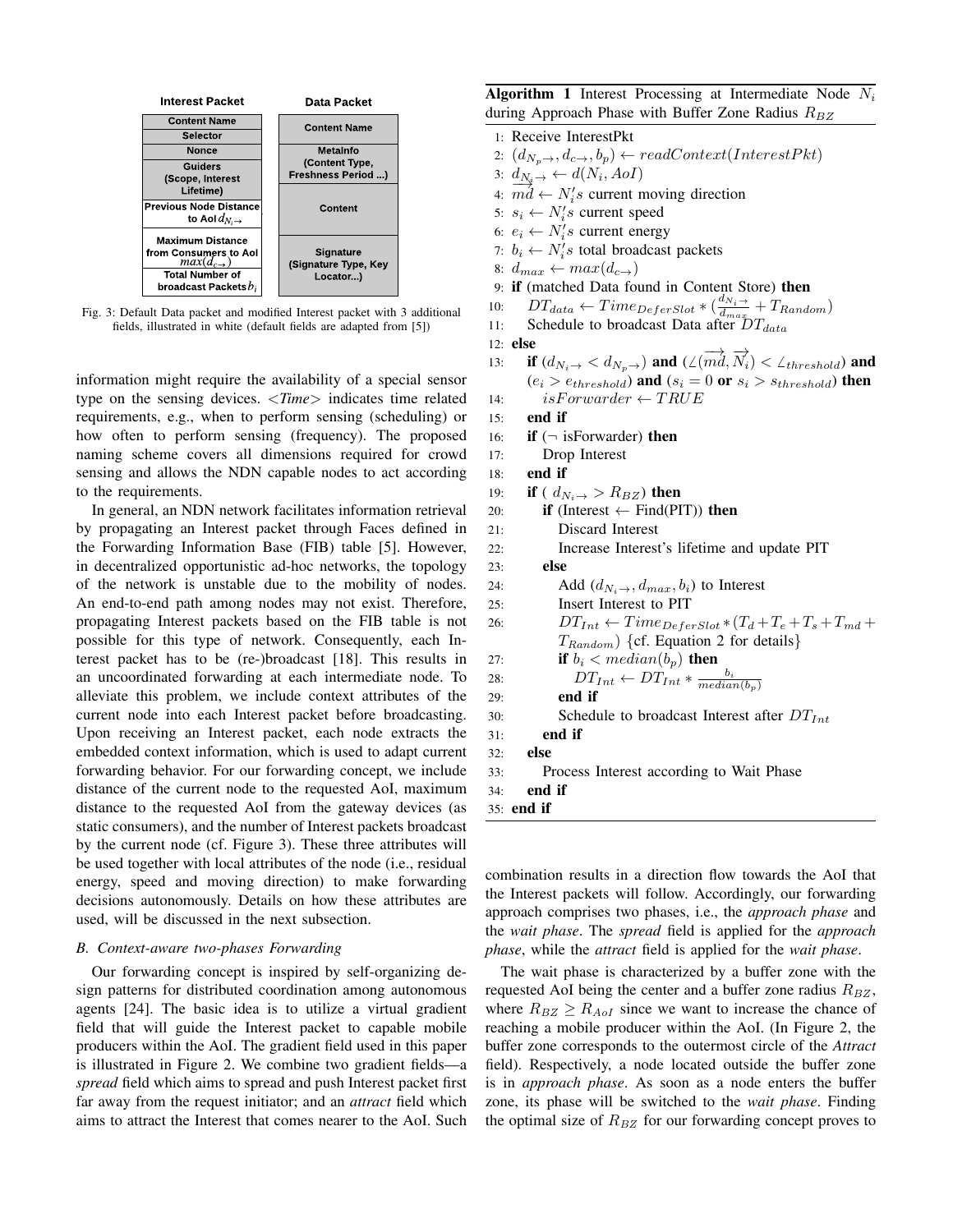**Algorithm 2** Interest Processing at Intermediate Node  $N_i$ during Wait Phase with Buffer Zone Radius  $R_{BZ}$ 

1: Receive InterestPkt 2:  $(d_{N_n}\rightarrow, d_{max}, b_p) \leftarrow readContext(InterestPkt)$ 3:  $d_{N_i} \to \leftarrow d(N_i, AoI)$ 4:  $b_i \leftarrow N_i's$  total broadcast packets 5: if  $(d_{N_i}\rightarrow R_{BZ})$  then 6: if (matched Data found in Content Store) then 7:  $DT_{data} \leftarrow Time_{Deferslot} * (\frac{d_{N_i \rightarrow}}{d_{max}} + T_{Random})$ 8: Schedule to broadcast Data after  $DT_{data}$ 9: else 10: **if** (Interest  $\leftarrow$  Find(PIT)) then 11: Discard Interest 12: Increase Interest lifetime and update PIT 13: else 14: **if**  $(d_{N_i}\rightarrow R_{AoI})$  then 15:  $d_{max} \leftarrow R_{AoI}$ 16: else 17:  $d_{max} \leftarrow R_{BZ}$ 18: end if 19: Add  $(d_{max}, b_i)$  to Interest 20: Insert Interest to PIT 21:  $DT_{Int} \leftarrow Time_{Deferslot} * (T_d + T_e + T_s + T_{md} +$  $T_{Random}$ ) {cf. Equation 2 for details} 22: **if**  $b_i < median(b_p)$  then 23:  $DT_{Int} \leftarrow DT_{Int} * \frac{b_i}{median(b_p)}$ 24: end if 25:  $n_{REP} \leftarrow n_{max} * \frac{R_{BZ} - d_{N_i \rightarrow}}{R_{BZ}}$ 26: **for**  $i \leftarrow 1$  to  $n_{REP}$  **do** 27: Schedule to broadcast Interest after  $DT_{Int}$ 28: end for 29: end if 30: end if 31: end if

be challenging, since the topology of the network may change constantly and thus is not known to either tasking server or gateway devices, beforehand. In the evaluation, we empirically assess the effect of the buffer zone radius to study the trade-off between performance and overhead for our concept.

The sensing task in form of an Interest packet is first initiated by the gateway devices acting as NDN consumers. In each Interest packet, the consumer includes its own distance to the AoI ( $d_{c\rightarrow}$ ) and starts broadcasting this Interest packet. Every node receiving Interest packets will check which phases they are currently in, by comparing their distance to the AoI  $(d_{N_i}\rightarrow)$ with  $R_{BZ}$ , and execute the forwarding algorithms accordingly. The wait phase is activated only when  $d_{N_i}\to R_{BZ}$ , the approach phase is activated otherwise. The pseudo code for the Interest packet processing in each phase is shown in Algorithm 1 and 2. In all phases, if a matched data can be found from the Content Store (CS) of an intermediate node, these data will be propagated directly back to the consumers.

During the approach phase, before rebroadcasting an

Interest packet, each intermediate node determines its current distance to the requested AoI and the current number of its total broadcast Interest packets. These attributes are included in the new Interest packet before broadcasting (cf. Figure 3).

Upon receiving an Interest packet, a node extracts the distance of the previous node to the AoI from the Interest packet, then compares with its current distance to the AoI. Each node only rebroadcasts an Interest packet if all of the following conditions are met: 1) The current distance to the AoI is less than the distance of the previous node extracted from the Interest packet; 2) The node is either static or is moving towards the AoI. Choosing a static node binds an Interest packet at a fixed location, which can be later forwarded to mobile nodes with higher chance to reach the AoI, i.e., nodes that move nearer to the AoI. Moving direction of mobile devices can be determined using built-in sensors such as accelerometer. In addition to the current distance to the AoI and moving direction, the residual energy and moving speed of the nodes are also accounted for. An energy threshold is set to make sure that the forwarders still have enough energy to reach the destination, and a speed threshold is set to ascertain that the Interest is forwarded in the fastest way. Altogether, these conditions ensure that the best forwarders are chosen.

To schedule the propagation of Interest packet at the forwarder node  $N_i$ , we use the timer  $DT_{Int}$  adapted from [7] as follows:

$$
DT_{Int} = Time_{Deferslot} * (T_d + T_e + T_s + T_{md} + T_{Random})
$$
 (1)

$$
T_d = w_d * \frac{d_{max} - d_{N_i \to}}{d_{max}}, T_e = w_e * \frac{e_{max} - e_{N_i}}{e_{max}}
$$
  
\n
$$
T_s = w_s * \frac{s_{max} - s_{N_i}}{s_{max}}, T_{md} = w_{md} * \frac{\Psi - \Theta}{\Psi}
$$
 (2)

In the above equations,  $Time_{Deferslot}$  is a fixed maximum possible value for the defer time.  $w_d, w_e, w_{md}, w_s$  are weighting values, indicating the importance of each factor.  $T_d$  is the distance-related factor, calculated using the current distance from the forwarder node to the AoI  $(d_{N_i}\rightarrow)$  and the maximum distance towards the AoI among the consumers, i.e.,  $d_{max} = max(d_{c\rightarrow})$ , which can be extracted from the Interest packet.  $T_e, T_s, T_{md}$  are the corresponding time factors, indicating the dependence of defer time on current energy, speed, and moving direction of a forwarder with threshold values. In  $T_{md}$ ,  $\Theta$  is the angle between moving direction vector  $\overrightarrow{md}$  of forwarder  $N_i$  and the vector  $\overrightarrow{N_i}$ , that represents the straight direction from the current location of  $N_i$  towards the center of the AoI. Determining the defer time in such way ensures that, a forwarder will schedule to propagate an Interest packet faster, if it is located nearer to the AoI, moves faster and more straight to the AoI, while possesses sufficient energy. This is designed to reduce the time needed to forward Interest packets to the AoI. Furthermore, we also add  $T_{Random}$  to defer time DT to avoid congestion.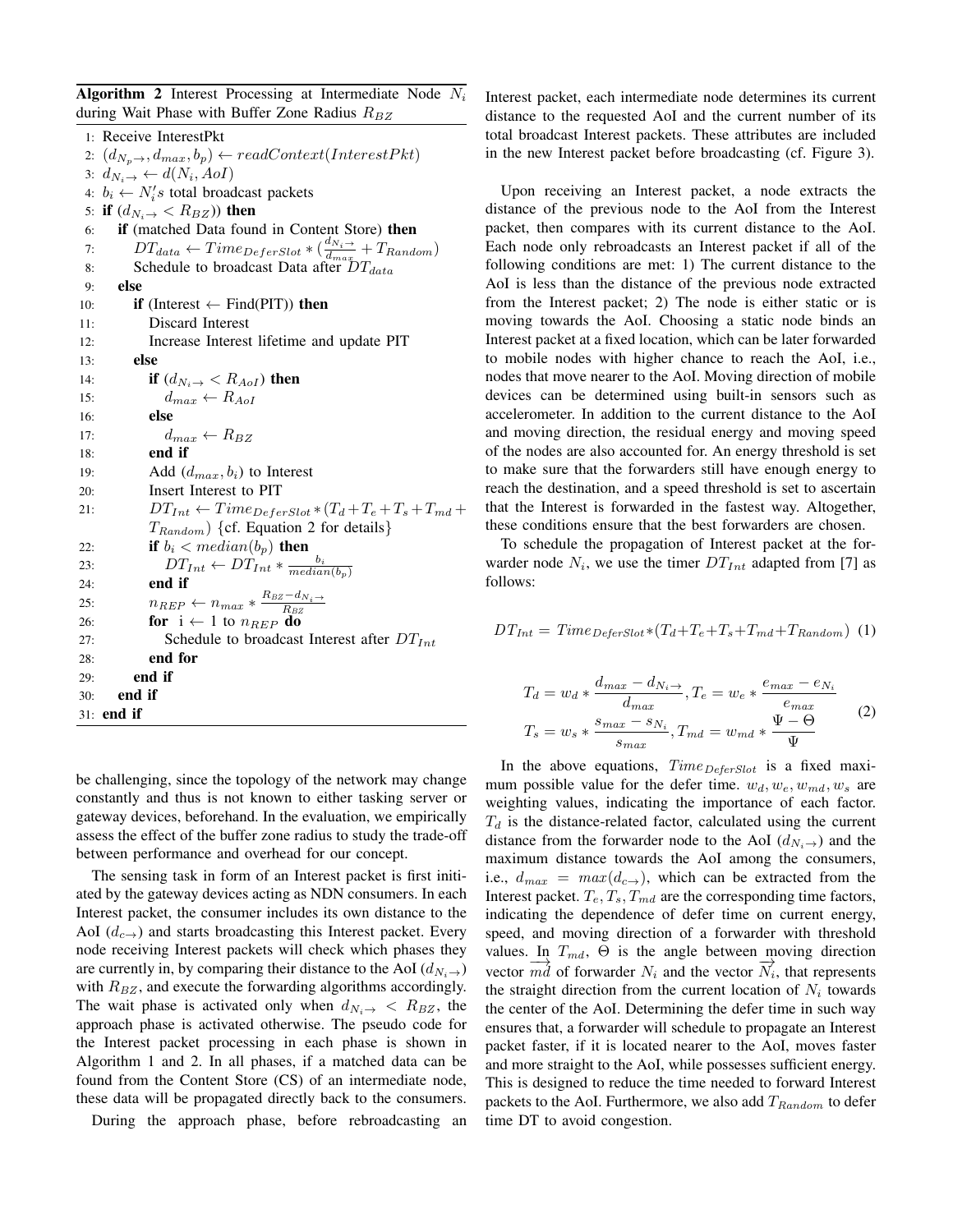When a forwarder  $N_i$  enters the wait phase, i.e.,  $d_{N_i} \rightarrow$  <  $R_{BZ}$ , the component  $d_{max}$  in the  $T_d$  factor is replaced with the buffer zone radius  $R_{BZ}$ . As such, the defer time will be shorter if a forwarder reaches the buffer zone, getting closer to the AoI. A shorter defer times near the AoI increases the chance of an Interest packet to be disseminated to a mobile producer upon its appearance. Within the AoI,  $d_{max}$  is replaced with  $R_{AoI}$ . Additionally, an Interest packet is rebroadcast  $n_{REP}$ times, when a forwarder is within the buffer zone (i.e., a forwarder in the wait phase), where  $n_{REP} = n_{max} * \frac{R_{BZ} - d_{N_i \to N}}{R_{BZ}}$ and  $n_{max}$  is a maximum replication number. This replication number can be chosen, e.g., based on the available resources at each node. Obviously, rebroadcasting multiple times further increases the chance to find a capable mobile producer within the AoI

In decentralized ad-hoc networks that consist of mobile devices, especially in scenarios like disaster relief, the conservation of energy and reduction of overhead are important. The life time of such a network relies on the life time of individual nodes, which is influenced by the energy consumed for processing tasks such as forwarding, sensing, etc. Thus, another target of our forwarding approach is to increase fairness in forwarding contribution among nodes. This makes sure that no single node is overused in forwarding. To achieve this, we include the total number of broadcast packets  $b_i$  by the current node  $N_i$  into the Interest packet before broadcasting. Each node overhearing Interest packets from its neighbours can extract the value of the field *total number of broadcasts packets* from these Interests. Accordingly, the current node determines the median of these values  $(m_b)$ . The median value is used to minimize the affect of possible outliers, e.g., when having a fresh node joined the network that has not participated in forwarding and a node that has contributed considerably in forwarding as neighbours at the same time. Having its own number of broadcast packets less than other observed numbers  $(b_i < m_b)$  indicates, that a node is still underutilized for forwarding. In this case, such node adapts its current defer time  $(DT)$  to a shorter defer time  $DT * \frac{b_i}{m_b}$ .

# *C. Overall Workflow to retrieve Information*

Having elaborated on the system model (cf. Section III), the naming scheme (cf. Subsection IV-A) and the Interest forwarding approach (cf. Subsection IV-B), in this subsection, we consolidate the components of our framework and describe the overall workflow to retrieve information. Upon receiving a sensing task from the tasking server, the gateway devices as information consumers initialize an Interest request with its corresponding requirements according to our proposed naming scheme. When an intermediate node receives an Interest packet, the geographical requirement for this Interest is checked against the cached Data in the Content Store of this node. If the Interest and the cached Data are matched, the intermediate node will schedule to propagate the Data directly back to the consumers, without further forwarding towards the AoI. The propagation of Data packet at node  $N_i$  is scheduled with the timer  $DT_{data}$  as follows:

$$
DT_{data} = Time_{DeferSlot} * (\frac{d_{N_i \rightarrow}}{d_{max}} + T_{Random})
$$
 (3)

where  $d_{N_i}$  denotes the current distance between node  $N_i$ and the AoI, and  $d_{max}$  is the maximum distance between the consumers and the AoI. As a result, the proposed defer time for propagating Data packet is shorter for nodes that are nearer to the AoI. This design is due to the fact that, Data cached nearer to the AoI tend to be more relevant w.r.t. time requirement. Also, for intermediate nodes located farther from the AoI, but nearer to the consumers, a longer defer time increases the chance for aged Data in the Content Store to be replaced by more current Data, e.g., when such Data come back from the information producers. Additionally, we set the priority for propagating Data packets higher than propagating Interest packets on every nodes. This ensures that, Data will always be broadcast before Interest. Thus, the requested Data can reach the consumers as fast as possible. If no matched Data can be found in the Content Store, a node will proceed to rebroadcast the Interest according to our context aware twophases forwarding approach as discussed in Subsection IV-B. Finally, when the Interest reaches the capable information producers within the AoI, the information producers will execute the sensing task according to the specified requirements (type of sensors, sensing frequency) and propagate the Data packets containing the requested information backwards to the consumers.

# V. EVALUATION

In this section, we present the results obtained from the simulative evaluations. First, we elaborate on the methodology, the evaluation setup, and the performance metrics. Next, we discuss the results with regard to performance of the forwarding approach. We study the effect of buffer zone radius introduced in our two phases forwarding approach. Last, we investigate on fairness among forwarders.

# *A. Methodology and Evaluation Metrics*

We implemented our proposed two phases forwarding approach using NDNSim [25]. Furthermore, we included three other forwarding mechanisms to compare against our approach. These are pure *geo forwarding, controlled forwarding, and pure flooding*. We implemented the pure geo forwarding mechanism by deactivating the buffer zone in the two phase forwarding approach. By doing this, the Interest packets are always forwarded by the nodes with shorter distance to the AoI. Controlled flooding is based on the random defer time approach proposed by Amadeo et al. [7]. Pure flooding uses the default flooding in the forwarding strategy implemented in NDNSim.

In our scenario, the nodes can communicate with each other using the 802.11 WiFi model. To simulate a NDN scenario for wireless network environments, in which multihop transmission of Interest packet is possible, we used the patch for NDNSim developed by Amadeo et al. [7]. The simulation area size is  $800 \times 800 \, m^2$ , where the AoI radius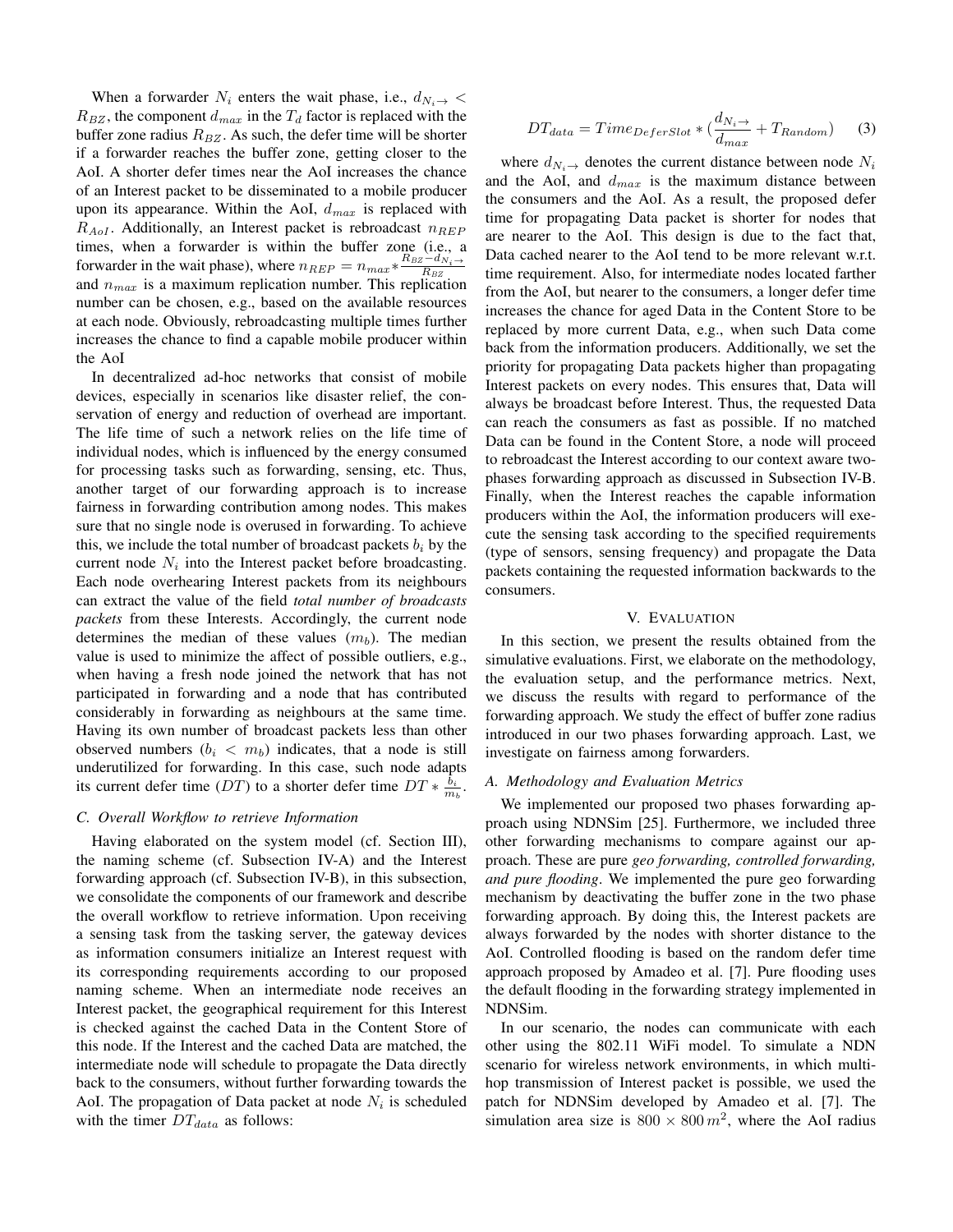

Fig. 4: Performance and Overhead Comparison among Interest Forwarding Approaches.

2PF denotes our context-aware two-phases forwarding; GF denotes geo forwarding, CD denotes controlled flooding, and PF denotes pure flooding.

is  $50 \, m$ . We use the RandomWalk2dMobilityModel as the mobility model for the nodes. Each node can move between 2 and  $5 \, m/s$ ; this value corresponds to the movement speed of a pedestrian. With regard to the energy consumption of the nodes, we use the WifiRadioEnergyModel and BasicEnergySource. With these two models, the energy on each node is drained both over the time and when the node broadcasts. All the nodes are set up with the NDN stack and thus can perform Interest forwarding according to our approach. We created 12 information consumers and 25 information producers. The consumers are static nodes, while the producers are mobile; due to this setup, the producers in our simulation are available inside the AoI arbitrarily. The most important simulation parameters are summarized in Table I.

To obtain reliable results for the evaluation, we repeated the simulation 100 times for each configuration setup, which varies in the forwarding approaches, in the number of nodes, and in the radius of the buffer zone. We use four main metrics to measure the performance of our forwarding approach, i.e., time to find a producer, time to deliver data, message overhead, and total energy consumption. Time to find a producer is the metric to measure the time after the first Interest packet is sent out until the first producer is found in the AoI. This metric is the most important performance metric in our scenario, since it determines the efficiency of the forwarding approach. Time to deliver data is defined as the time elapsed between transmission of the first Interest packet and the delivery of the requested information to one of the consumers. Message overhead is defined as the total number of Interest packets that have to be propagated/rebroadcast through the network after sending the first Interest packet until the first producer is found within the AoI. Another overhead metric is the total energy consumption of all nodes. Altogether, observing these four metrics identifies trade-offs between the performance and the overhead caused by different forwarding approaches.

# *B. Performance Evaluation*

Figure 4 shows the performance and overhead comparison of our proposed approach (context-aware two-phases forwarding—2PF in the figures) against other forwarding approaches. The results for time-related metrics, i.e., time to find producer and time to deliver data can be found in Figure 4a and 4b. It can be observed that our proposed

TABLE I: Simulation Parameters

| <b>Parameter</b>          | Value                                                          |
|---------------------------|----------------------------------------------------------------|
| Simulated Area Size       | $800 \times 800 m^2$                                           |
| Number of Nodes           | 20, 40, 60, 80, 100                                            |
| AoI Radius                | $50 \; m$                                                      |
| <b>Transmission Range</b> | $100 \; m$                                                     |
| Node Speed                | $2 - 5 \; m/s$                                                 |
| Mobility Model            | RandomWalk2dMobilityModel                                      |
| Energy Model              | WifiRadioEnergyModel,                                          |
|                           | BasicEnergySource                                              |
| <b>Buffer Zone Radius</b> | $100 \, m$ , $150 \, m$ , $200 \, m$ , $250 \, m$ , $300 \, m$ |

approach can forward an Interest to a capable mobile producer faster compared to geo forwading, controlled flooding, and pure flooding. The very long time when using pure flooding concept is expected, since pure flooding does not use any congestion control mechanisms. Accordingly, the congestion rate and Interest drop rate are high. Controlled flooding uses a random defer time to reduce congestion rate, thus, it performs better compared to pure flooding. Nevertheless, due to mobility of producers, an Interest forwarded by controlled flooding can still miss the producers when they are within the requested AoI. Instead, an Interest packet may reach the producers outside the AoI, thus making it unusable. For performance evaluation, we use a buffer zone radius of  $150 m$  in our context-aware forwarding approach. Due to the use of a buffer zone to bind an Interest packet geographically near the AoI, the chance for this Interest packet to reach a capable producer is higher, leading to less time to find a producer. Consequently, buffer zone concept performs better than pure geo forwarding. Furthermore, the results show that the number of nodes can influence the performance. The time to find a producer is shorter with high density of nodes. This trend is common for all forwarding concepts. Nevertheless, our forwarding concept outperforms others despite the variation in node density. The results for overhead metrics, i.e., message overhead and total energy consumption are shown in Figure 4c and 4d. Obviously, the total number of sent Interest packets and energy consumption units increase with the number of nodes. Despite the better performance with regard to time-related metrics, our approach and geo forwarding do not generate high overhead compared to controlled flooding and pure flooding. Having said that, compared to pure geo forwarding, our approach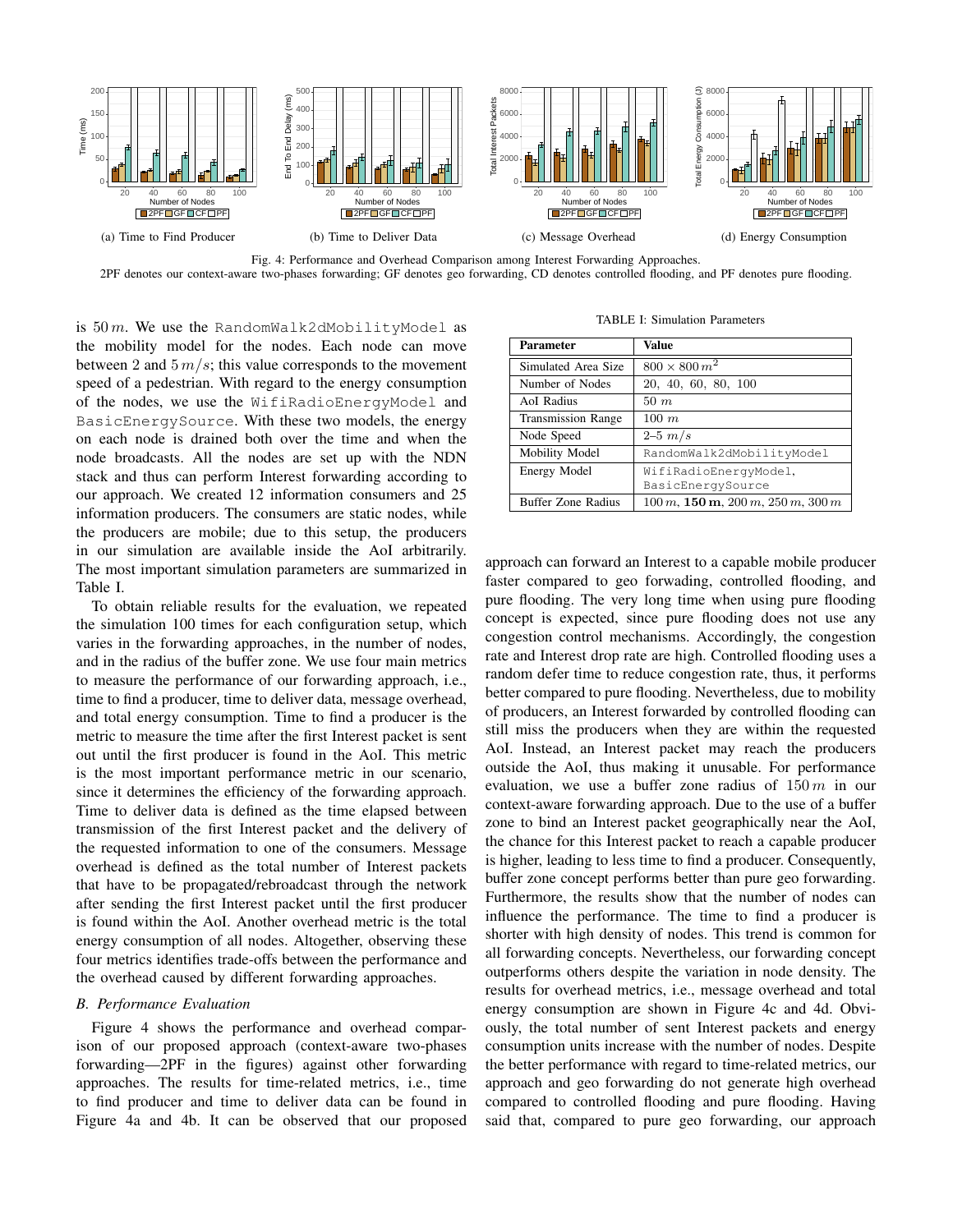

Fig. 5: Influence of Buffer Zone Radius



Fig. 6: Fairness Index Comparison among Forwarding Approaches. 2PF denotes our context-aware two-phases forwarding, GF denotes geo forwarding, CF denotes controlled flooding.

generates more overhead. The reason is, in our approach, the Interest propagation rate increases more within the buffer zone. In summary, our approach and geo forwarding perform better than flooding while generate less overhead. In comparison to geo forwarding, our concept has to trade-off overhead, but results to shorter response time, which is the most important metric in our targeted scenario.

# *C. Effect of Buffer Zone*

Our forwarding approach relies on two phases, i.e., approach phase and wait phase for disseminating sensing tasks (Interests) to capable producers. The wait phase exploits a buffer zone to increase the propagation rate, aiming to search and wait for mobile producers. The buffer zone size can be set by either the tasking server or the gateway devices. Finding an optimal size of the buffer zone is challenging due to the lack of information. Obviously, the buffer zone radius will affect the performance as well as the overhead of our two-phases forwarding approach. Due to this reason, we study the effect of different buffer zone's radii. The results are shown in Figure 5. Again, we use the 4 evaluation metrics introduced above. Similar to the results of the forwarding performance evaluation, we can also observe a trade-off between performance and overhead. The performance time is faster with larger buffer zone radius, but a larger buffer zone radius also generates more overhead in both number of generated messages and total energy consumption, as shown in Figure 5c and 5d. Interestingly, there is a correlation between the number of nodes and the buffer zone radius. Figure 5a shows that the time to find producer with lower density can benefit from

larger buffer zone radius. With 20 nodes, the buffer zone radius of 300 m clearly outperforms the buffer zone radius of  $100 \, m$ . The performance gap is smaller with the increasing number of nodes. For instance, with 100 nodes, the performance time gap among different buffer zone's radii is marginal in comparison to with 20 nodes. With this information, the size for buffer zone's radius can be adapted with regard to node density.

#### *D. Fairness*

We conducted the fairness evaluation to investigate whether the forwarding contributions among nodes are fair in our approach. We use Jain's fairness index introduced by Bukh and Jain [26], which is calculated as follows:

$$
J(x_1, x_2, \dots, x_n) = \frac{\left(\sum_{i=1}^n x_i\right)^2}{n * \sum_{i=1}^n x_i^2}
$$
 (4)

Jain's fairness index generates a value between 0 and 1 to quantify the fairness with regard to the resource consumption among *n* instances  $x_1 \ldots x_n$ . For our evaluation,  $x_i$  is the total number of broadcast Interest packets observed at node  $N_i$ . The closer to 1 the index is, the fairer the resources are consumed among participating nodes. We compare the fairness index of our forwarding approach against geo forwarding and controlled flooding. The results are summarized in Figure 6. Figure 6a shows the correlation between the fairness index and the number of nodes, while Figure 6b shows the correlation between fairness index and simulation time. Regardless of node density and simulation time, our context-aware forwarding approach achieves better fairness index than geo forwarding and controlled flooding. Furthermore, the fairness index increases with higher node density; since, higher density makes sharing counters for average number of broadcast packets through the network faster, leading to faster convergence of a fair Interest propagation rate. The fairness index also improves with simulation time. The longer the simulation runs, the more packets broadcast counters can be shared through the network, leading to fairer forwarding contribution. All in all, fairness can be achieved in a distributed manner, using only attributes extracted from an Interest packet.

## VI. CONCLUSION AND FUTURE WORK

In this paper, we presented a distributed framework for information retrieval through crowd sensing based on the Named Data Networking paradigm. Our proposed framework